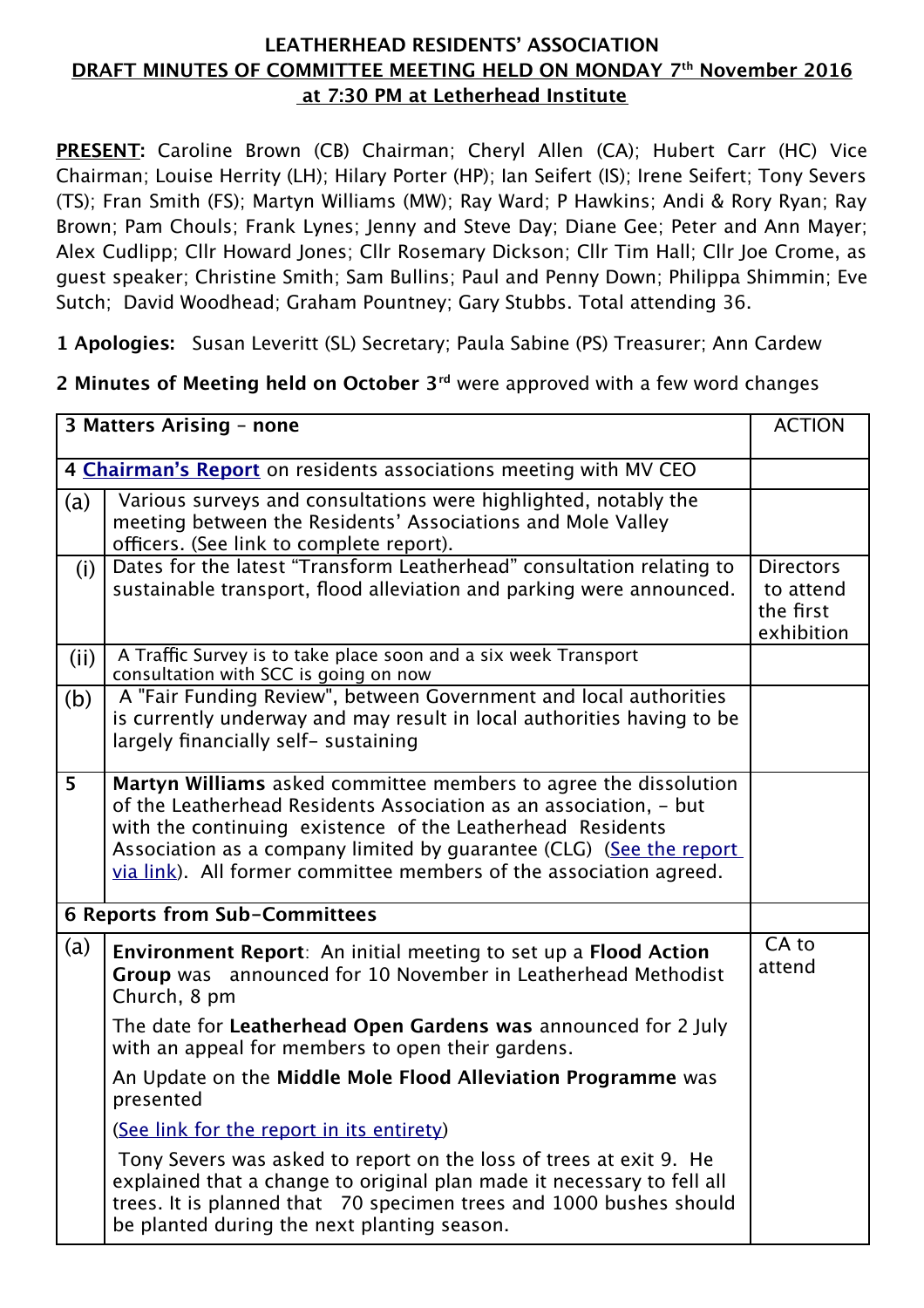| (b)            | <b>Forward Planning:</b> A 3 part consultation project by Transform<br>Leatherhead was announced. (1) Cycle routes/sustainable transport<br>and (2) flood alleviation (both mentioned elsewhere) and (3) a<br>consultation to find what changes residents think should be made to<br>the car parking provision of central Leatherhead in general and the<br>Swan Centre in particular.                                                                                                                                                                                                 |                                                            |
|----------------|----------------------------------------------------------------------------------------------------------------------------------------------------------------------------------------------------------------------------------------------------------------------------------------------------------------------------------------------------------------------------------------------------------------------------------------------------------------------------------------------------------------------------------------------------------------------------------------|------------------------------------------------------------|
|                | The Kingston House Gardens Neighbourhood Action Group and Cllr<br>Tim Hall confirmed that a meeting had been arranged with Circle<br>Housing to discuss their proposals for the KHG site.                                                                                                                                                                                                                                                                                                                                                                                              |                                                            |
| (c)            | <b>Planning (See link for decisions already made)</b> New applications<br>include Blue Cedars, Yarm Way, for part change of use; Former St<br>John Ambulance Station, Emlyn Lane, for conversion to flats;<br>Northbank House, 5 Bridge Street, seeking listed building consent<br>and to erect dwelling to rear of property; and 17 St Marys Road to<br>erect 1 dwelling, and allow habitable space in loft                                                                                                                                                                           |                                                            |
| (d)            | Health - nothing to report                                                                                                                                                                                                                                                                                                                                                                                                                                                                                                                                                             |                                                            |
| (e)            | Highways - No report available                                                                                                                                                                                                                                                                                                                                                                                                                                                                                                                                                         |                                                            |
| (f)            | Autumn Newsletter John Wilson has received all copy/and the Newsletter<br>is being edited and will go to print shortly                                                                                                                                                                                                                                                                                                                                                                                                                                                                 |                                                            |
| $\overline{7}$ | Ashtead & Leatherhead Local -Tony Severs, Trees officer, is to<br>write the article for January, CA offered for December                                                                                                                                                                                                                                                                                                                                                                                                                                                               |                                                            |
| 8              | <b>AOB</b><br>a) Cllr Rosemary Dickson addressed the issue of poor staffing at<br>Leatherhead Station: The advertised hours do not mean that<br>staff will always be available and the blind and disabled cannot<br>use the machines.<br>She has written to Southern Railway and Chris Grayling, and<br>also sought Sir Paul Beresford's help. It was suggested that<br>this should go through the Southern Railways Official<br>Complaint Procedure.<br>b) Christmas luncheon at Rialto Restaurant was announced for<br>Thursday, December 22; contact Susan Leveritt 01372<br>373090 | <b>Attendees</b><br>promised<br>to write as<br>individuals |
| 9              | <b>Guest Speaker, Councillor for North Leatherhead, Joe Crome</b>                                                                                                                                                                                                                                                                                                                                                                                                                                                                                                                      |                                                            |
| 10             | Date of Next Meeting: Monday 9th January                                                                                                                                                                                                                                                                                                                                                                                                                                                                                                                                               |                                                            |

## **Joe Crome**

- · *Elected in June 2016, Liberal Democrat North Leatherhead*
- · *Spent childhood as a Norbury Park resident*
- · *Attended Therfield School*
- · *Spent entire adult life as North Leatherhead resident where he lives with wife and twin baby daughters*